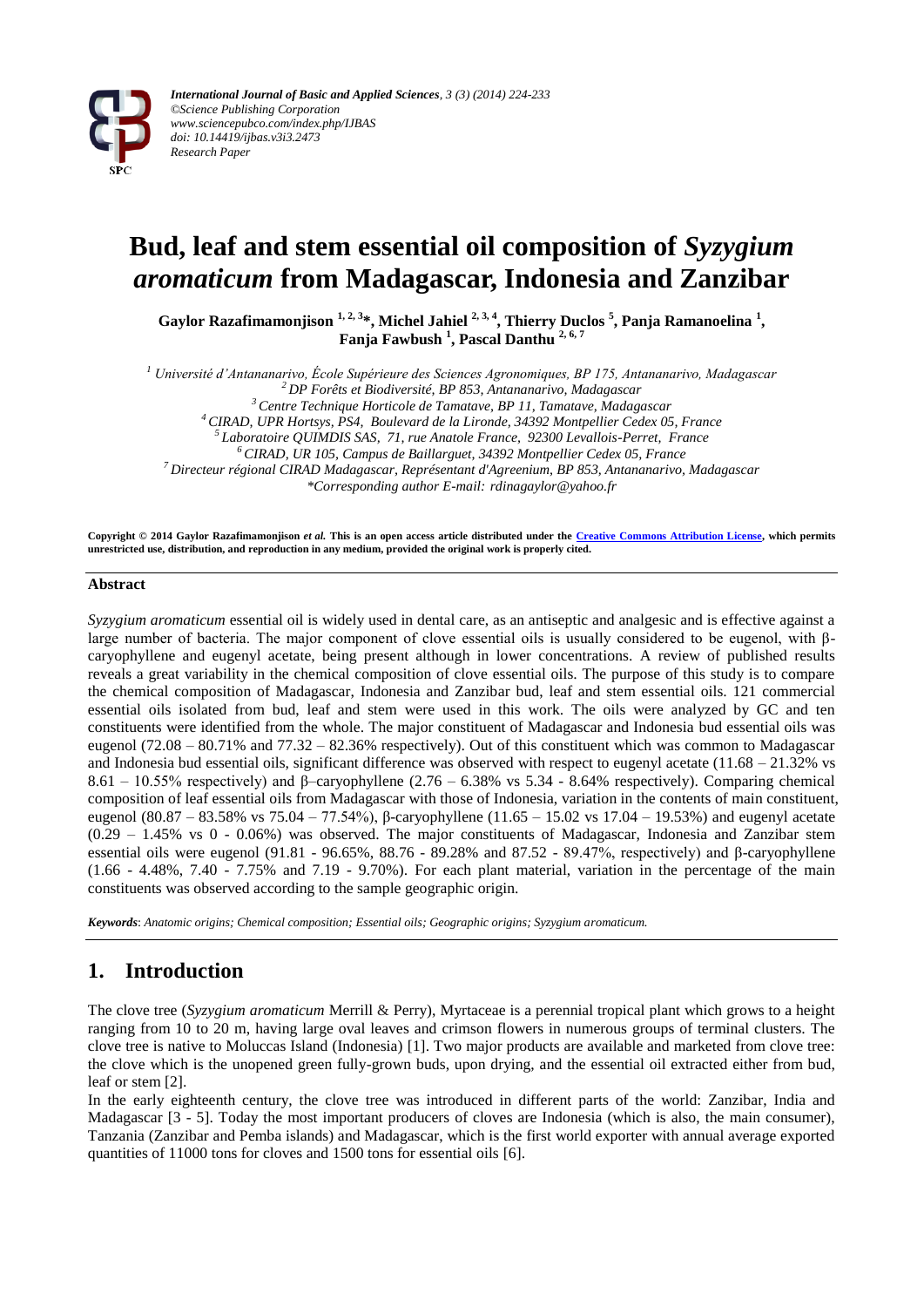Cloves can be used in cooking, either whole or in ground form. The spice is used throughout Europe and Asia and is smoked in cigarettes also known as "Kreteks" in Indonesia. Cloves are also an important incense material in Chinese and Japanese cultures [7].

The essential oil is widely used and well known for its medicinal properties. Traditional uses of clove oil include use in dental care as an antiseptic and analgesic [7, 8]. The oil is active against oral bacteria associated with dental caries and periodontal diseases [9] and is effective against a large number of other bacteria*: Escherichia coli*, *Salmonella enteric* [10] and *Staphylococcus aureus* [11 - 13]. Previous studies have reported antifungal [14], anticarcinogenic [15], antiallergic [8], antimutagenic [16], antioxidant [17] and insecticidal [18, 19] properties. The chief constituent of clove oil is eugenol, which is used as a starting material for the production of vanillin [20].

Research studies [20 - 23] carried out on bud, leaf and stem oil of *S. aromaticum*, from different parts of the world showed that the major component of these three types of clove oils is usually considered to be eugenol, followed by β $caryophyllene, \alpha-humulene, \alphaaryophyllene oxide and eugenyl acetate, although in different concentrations.$ 

Recently, the effects of phenological stages on yield and composition of essential oil of *S. aromaticum* buds from Madagascar has been studied by Razafimamonjison *et al.* [22]. They found that eugenol was lower in the young bud stage (39.66%) and increased in the subsequent phenological stages to reach maximum in the full fruiting stage (94.89%). In contrast, eugenyl acetate was higher in the young bud stage (56.07%), after which decreased to reach minimum in the full fruiting stage (2.01%).

Other works carried out on the leaf essential oils of *S. aromaticum* show the variability of content of the major constituents. In the essential oils studied by Raina *et al.* [21] and Srivastava *et al.* [20], the principal constituent was eugenol (94.4 vs 82%, respectively), followed by β-caryophyllene (2.9 vs 13%), α-humulene (0.3 vs 1.5%) and eugenyl acetate (0 vs 0.4%).

Finally, little literature describes the chemical composition of clove stem essential oils. Gaydou *et al.* [23] assumed that eugenol (80.80%), β-caryophyllene (10.5%),  $\alpha$ -humulene (1.26%) and eugenyl acetate (4.40%) were the main compound of stem essential oils of *S. aromaticum* from Madagascar.

In all cases, papers demonstrated a great variability of chemical composition of *S. aromaticum* essential oil, without studying the determinants of this variability. As reported in the literature, for others species, such as *Ravensara aromatica* [24], *Cedrelopsis grevei* [25] and *Cinnamosma fragrans* [26], many factors such as the geographical origin, the plant material, the genetic factors and the season at which the plants were collected may be responsible for the chemical composition of the essential oil.

The purpose of this study is to compare the chemical composition of Madagascar, Indonesia and Zanzibar bud, leaf and stem essential oils.

### **2. Materials and methods**

### **2.1. Essential oil**

*S. aromaticum* essential oil used in this study were commercial samples provided by either industrial exporting companies of Madagascar, of Indonesia and of Zanzibar (Table 1). The essential oil samples were dried over anhydrous sodium sulfate  $(Na_2SO_4)$  and stored in a cool and dark chamber until the analysis.

| <b>Table 1:</b> S. <i>aromaticum</i> essential oil samples |                  |      |      |  |
|------------------------------------------------------------|------------------|------|------|--|
|                                                            | Anatomic origins |      |      |  |
| Geographic origins                                         | Bud              | Leaf | Stem |  |
| Madagascar                                                 | 39               | 28   |      |  |
| Indonesia                                                  |                  |      |      |  |
| Zanzibar                                                   |                  | -    |      |  |
| Total                                                      |                  |      |      |  |

#### **2.2. Gas chromatography**

GC analyses were performed on a Varian gas chromatograph, model CP-3380, with flame ionization detectors fitted with two silica capillary columns: CP Sil 5 CB low bleed/MS (100% dimethyl polysiloxane phase, Chrompack/Varian, Palo Alto, CA) capillary column (30 m  $\times$  0.25 mm i.d., 0.25 µm film thickness) and Supelcowax 10 (polyethylene glycol), Supelco Inc, Bellefonte, PA) fused capillary column  $(30 \text{ m} \times 0.25 \text{ mm} \text{ i.d., } 0.25 \text{ \mu m} \text{ film thickness})$ ; carrier gas, N2; flow rate, 0.8 ml/min; injection type, split, 1:100 (0.2 μl pure essential oil); injector temperature, 220 °C; detector temperature, 250 °C; temperature programme, 50 - 200 °C at 5 °C/min. The linear retention indices of the components were determined relative to the retention times of a series of n-alkanes and the percentage compositions were obtained from electronic integration measurements without taking into account relative response factors. All GC analyses on the apolar column were performed in triplicate, indicating a reproducibility of at least 3% in the relative percentages.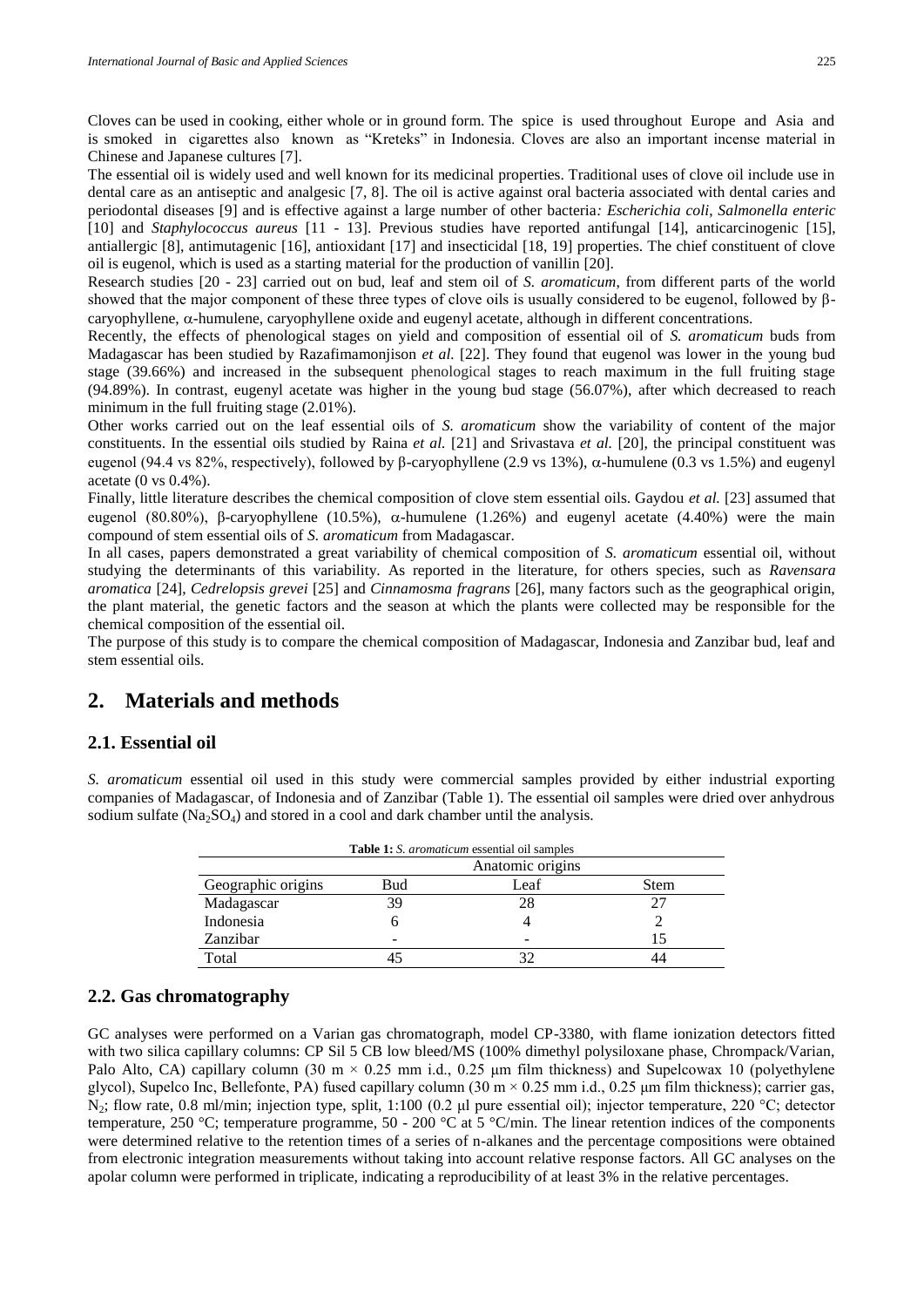#### **2.3. Identification and quantification of components**

Component identification was carried out by comparison of the retention data (determined relatively to the retention times of a series of n-alkanes) with those of the data library [27]. Quantitative analysis of each oil component, expressed in relative percentages of area, was carried out by peak area normalization measurements.

### **2.4. Statistical analysis**

The distribution of the 121 samples was analyzed by Principal Component Analysis (PCA) using the XLSTAT Version 2012 statistical software package. The data set was composed of the values taken by the variables identified by GC and the 121 *S. aromaticum* essential oil samples. PCA was performed as it is among the best-known multivariate analysis methods for correlation variable determination [24, 25].

### **3. Results and discussion**

#### **3.1. Chemical composition of bud, leaf and stem essential oils**

Bud essential oils (45 samples), leaf essential oils (32 samples) and stem essential oils (44 samples) were analyzed by GC. Ten constituents were identified and quantified, as shown in table 2. Great variability in the chemical compositions of the three essential oils was observed (Table 2). In all essential oils, eugenol was the major constituent, with increasing percentages from bud (72.08 – 82.36%) to leaf (75.04 – 83.58%) and to stem (87.52 – 96.65%). In bud essential oils this compound is followed by eugenyl acetate  $(8.61 - 21.32%)$ , while in leaf and stem the latter was detected in considerably lower amounts  $(0 - 1.45\%$  and  $0.07 - 2.53\%$  respectively). In leaf essential oils, the second main compound was β-caryophyllene (11.65 – 19.53%) less represented in bud essential oils (2.76 – 8.64%) and in stem essential oils (1.66 – 9.72%).

Table 2: Chemical composition (Relative percentages, extreme values) of bud, leaf and stem essential oils (In bolt: Discriminate components in each group).

|                 |                        | Group 1         | Group 2         | Group 3         |
|-----------------|------------------------|-----------------|-----------------|-----------------|
| RI <sup>a</sup> | Compounds              | <b>Bud</b>      | Leaf            | Stem            |
| 1176            | methyl salicylate      | $0 - 0.32$      | tr              | $0 - 0.56$      |
| 1241            | chavicol               | $0 - 0.24$      | $0 - 0.13$      | $0 - 0.22$      |
| 1348            | eugenol                | $72.08 - 82.36$ | 75.04 - 83.58   | $87.52 - 96.65$ |
| 1375            | $\alpha$ -copaene      | $0 - 0.27$      | $0 - 0.24$      | $0 - 0.27$      |
| 1387            | methyl eugenol         | $0 - 0.08$      | $0 - 0.24$      | $0 - 0.15$      |
| 1420            | $\beta$ -caryophyllene | $2.76 - 8.64$   | $11.65 - 19.53$ | $1.66 - 9.72$   |
| 1453            | iso-eugenol            | $0 - 0.24$      | $0 - 0.24$      | $0 - 0.83$      |
| 1465            | $\alpha$ -humulene     | $0.34 - 1.04$   | $1.38 - 2.17$   | $0.22 - 1.31$   |
| 1494            | eugenyl acetate        | $8.61 - 21.32$  | $0 - 1.45$      | $0.07 - 2.53$   |
| 1585            | caryophyllene oxide    | $0.06 - 0.37$   | $0.05 - 0.55$   | $0.14 - 0.68$   |

<sup>a</sup> retention indices on CP Sil 5 column. tr: trace

To highlight this variability in the chemical compositions of clove bud, leaf and stem essential oils, PCA were carried out on all 121 samples considering 10 variables (the 10 components identified by GC). The results of the statistical analysis were as follows:

The first two principal components (Fig.1) extracted by PCA explains 60.90% of the variability of which 37.69% was represented by PC1 and 23.21% by PC2. PC1 is principally structured by  $\alpha$ -humulene, β-caryophyllene and caryophyllene oxide with a positive correlation (0.88. 0.87 and 0.67 respectively) and one variable with negative correlation eugenyl acetate (- 0.80). PC2 is principally structured by eugenol with a positive correlation (0.94).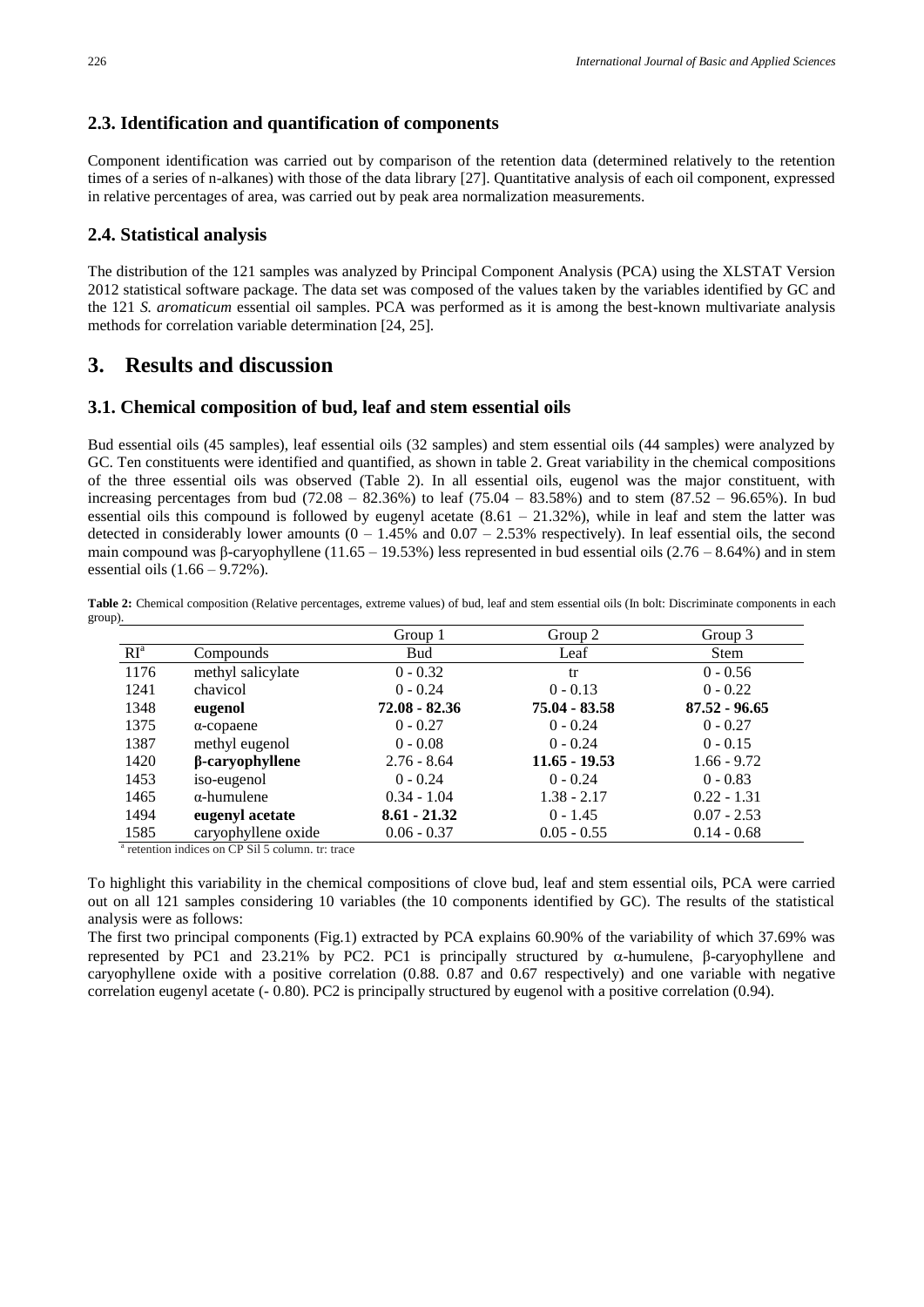

**Fig. 1:** Circle of correlations of the ten examined variables from bud, leaf and stem essential oils by the first two principal components (PC1/PC2).



**Fig. 2:** Graphical representation of the 121 samples of essential oil from *S. aromaticum* using PCA according to PC1/PC2. Bud essential oils are represented by triangle (Group 1), leaf essential oils by square (Group 2) and stem essential oils by circle (Group 3).

The PCA according to planes PC1 and PC2 made it possible to distribute the 121 samples analyzed into three groups (Fig.2 and Table 2).

Group 1 is constituted by bud essential oils which are characterized by lower percentage of eugenol (72.08 – 82.36%) and high content of eugenyl acetate  $(8.61 - 21.32\%)$ . Group 2 is composed of leaf essential oils, mainly containing eugenol (75.04 – 83.58%) and characterized by high content of β-caryophyllene (11.65 – 19.53%). Group 3, constituted by stem essential oils, is characterized by high eugenol content (87.52 – 96.65%).

Taking into account our research, we can affirm that it is possible to use the percentage of eugenol, eugenyl acetate and β-caryophyllene to characterize the essential oil obtained from the different plant parts, bud, leaf and stem.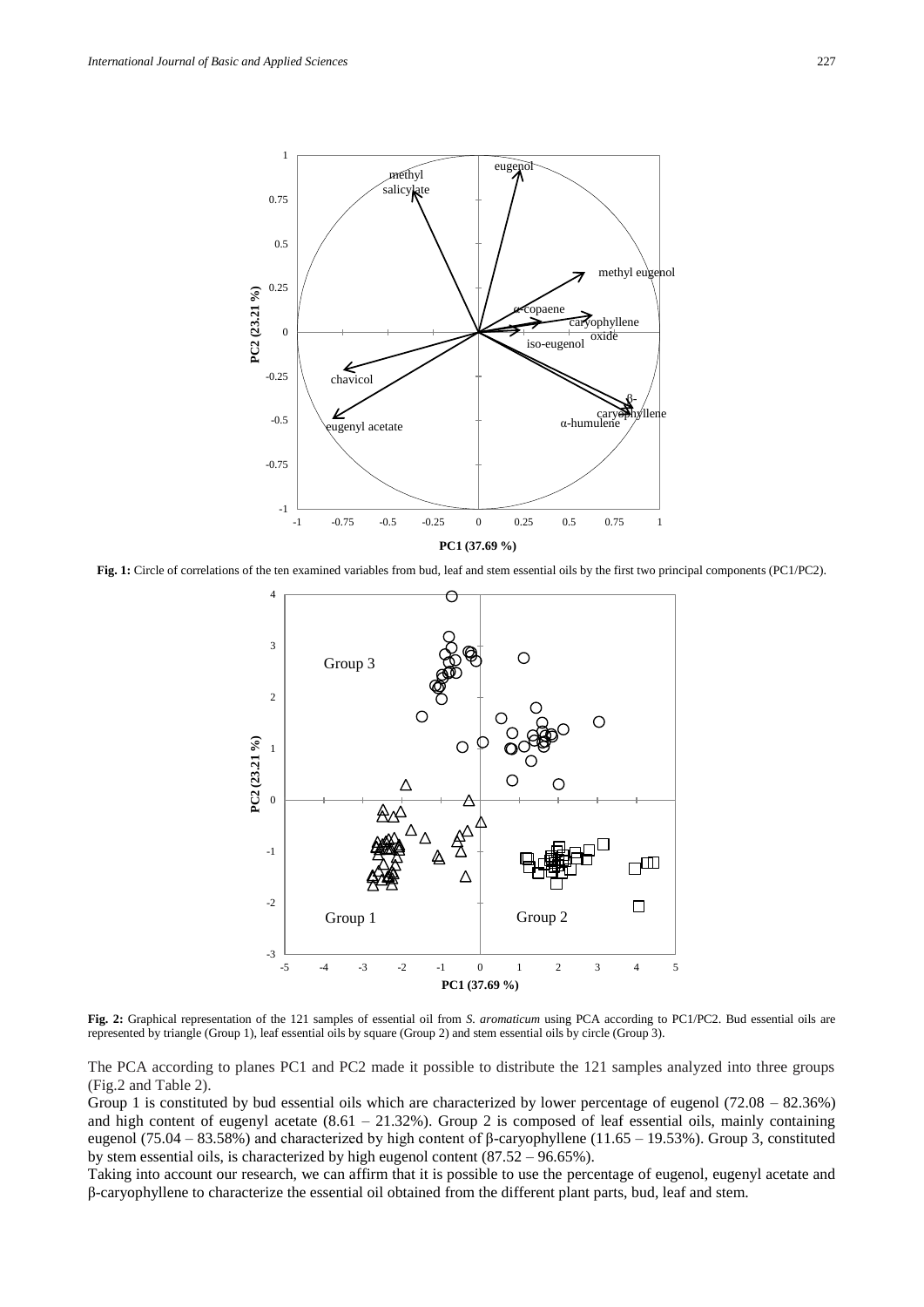### **3.2. Comparison of the chemical composition of Madagascar and Indonesia bud essential oils**

Bud essential oils (39 samples from Madagascar and 6 from Indonesia) were analyzed by GC and ten constituents were identified and quantified, as shown in table 3. The major constituent of Madagascar and Indonesia bud essential oils was eugenol (72.08 – 80.71% and 77.32 – 82.36% respectively). Out of this constituent which was common to Madagascar and Indonesia bud essential oils, significant difference was observed with respect to eugenyl acetate (11.68 – 21.32% vs 8.61 – 10.55% respectively) and β–caryophyllene (2.76 – 6.38% vs 5.34 - 8.64% respectively) (Table 3). To highlight this difference in the chemical composition of Madagascar and Indonesia bud essential oils, PCA were carried out on 45 samples combined, considering ten variables (The ten constituents identified by GC). The statistical analysis results were as follows:

**Table 3:** Chemical composition (Relative percentage, extreme values) of Madagascar and Indonesia bud essential oils.

|      |                        | Group 1         | Group 2        |
|------|------------------------|-----------------|----------------|
| RI   | Compounds              | Madagascar      | Indonesia      |
| 1176 | methyl salicylate      | $0 - 0.32$      | $0.04 - 0.16$  |
| 1241 | chavicol               | $0 - 0.24$      | $0.13 - 0.18$  |
| 1348 | eugenol                | $72.08 - 80.71$ | 77.32 - 82.36  |
| 1375 | $\alpha$ -copaene      | $0 - 0.11$      | $0.17 - 0.27$  |
| 1387 | methyl eugenol         | $0 - 0.06$      | $0.04 - 0.08$  |
| 1420 | $\beta$ -caryophyllene | $2.76 - 6.38$   | $5.34 - 8.64$  |
| 1453 | iso-eugenol            | $0 - 0.20$      | $0.02 - 0.24$  |
| 1465 | $\alpha$ -humulene     | $0.34 - 1.04$   | $0.65 - 1.04$  |
| 1494 | eugenyl acetate        | $11.68 - 21.32$ | $8.61 - 10.55$ |
| 1585 | caryophyllene oxide    | $0.11 - 0.37$   | $0.06 - 0.32$  |

The first two principal components (Fig. 3) extracted by PCA explained 53.98% of the variability of which 38.02% was represented by PC1 and 15.96% by PC2. PC1 is principally structured by eugenyl acetate with a negative correlation (- 0.82) and one variable with positive correlation β-caryophyllene (0.84).

The PCA according to planes PC1 and PC2 made it possible to distribute the 45 samples of bud essential oils into two groups. In both groups, eugenol, β–caryophyllene and eugenyl acetate are also the major compounds, although in different amounts (Fig.4 and table 3).

Group 1, constituted by 39 samples from Madagascar was characterized by lower percentage of eugenol and β– caryophyllene (72.08 – 80.71% and 2.76 - 6.38% respectively) and by higther content of eugenyl acetate (11.68 – 21.32%). Group 2 is constituted by 6 samples from Indonesia. In this group, eugenol, β–caryophyllene and eugenyl acetate were detected at  $77.32 - 82.36\%, 5.34 - 8.64\%$  and  $8.61 - 10.55\%$  respectively.



**Fig. 3:** Circle of correlations of the ten examined variables from bud essential oils by the first two principal components (PC1/PC2).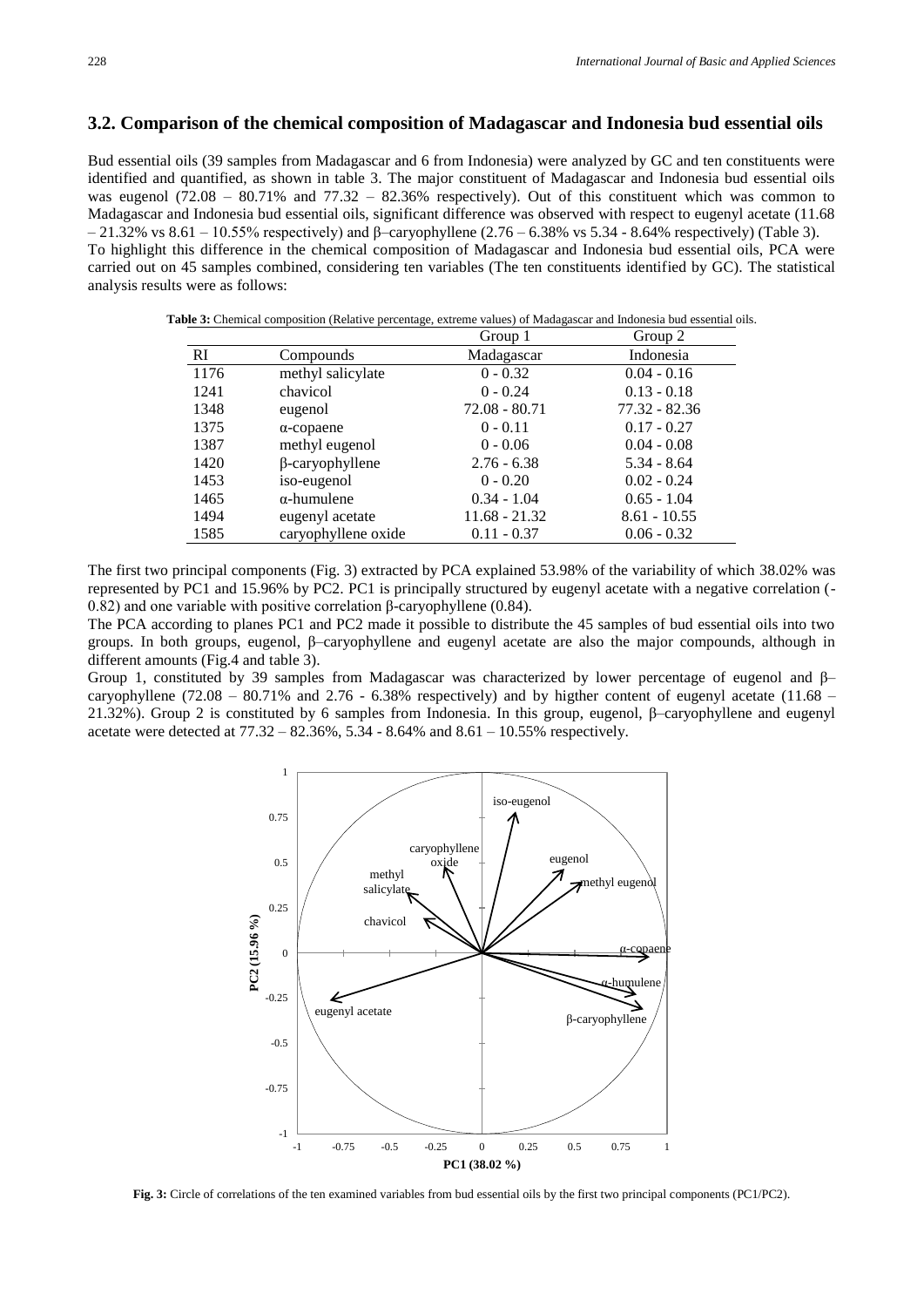

**Fig. 4:** Graphical representation of the 45 samples of bud essential oils using PCA according to PC1/PC2. Bud essential oils from Madagascar are represented by white triangle (Group 1) and from Indonesia by black triangle (Group 2).

These results are in agreement with those from Srivastava *et al.* [20] while still demonstrating the variability among *S. aromaticum* bud essential oils. They mentioned above compared the composition of essential oils from Madagascar with those from India using eugenol (82.6 vs 70.0%), β- caryophyllene (7.2 vs 19.5%) and eugenyl acetate (6.0 vs 2.1%) contents. The comparison of our results using bud oils from Madagascar with those earlier reported by Randriamiharisoa *et al.* [28], Gaydou *et al.* [23] and Hector *et al.* [29] clearly showed similarity to a certain extent in the percentage composition of the main constituents, eugenol (80.6, 77.10 and 74.7 %), β- caryophyllene (10.5, 11.20 and 7.5%) and eugenyl acetate (7.38, 6.6 and 15.8%).

#### **3.3. Comparison of the chemical composition of Madagascar and Indonesia leaf essential oils**

Leaf essential oils (28 samples from Madagascar and 4 from Indonesia) were analyzed by GC and 10 constituents were identified and quantified (Table 4). Comparing chemical composition of leaf essential oils from Madagascar with those of Indonesia, variation in the contents of main constituent, eugenol (80.87 – 83.58% vs 75.04 – 77.54%), βcaryophyllene (11.65 – 15.02 vs 17.04 – 19.53%) and eugenyl acetate (0.29 – 1.45% vs 0 - 0.06%) was observed.

|           |                        | Group 1         | Group 2       |
|-----------|------------------------|-----------------|---------------|
| <b>RI</b> | Compounds              | Madagascar      | Indonesia     |
| 1176      | methyl salicylate      | tr              | tr            |
| 1241      | chavicol               | $0 - 0.12$      | $0.07 - 0.13$ |
| 1348      | eugenol                | $80.87 - 83.58$ | 75.04 - 77.54 |
| 1375      | $\alpha$ -copaene      | $0 - 0.1$       | $0.16 - 0.24$ |
| 1387      | methyl eugenol         | $0 - 0.1$       | $0.15 - 0.24$ |
| 1420      | $\beta$ -caryophyllene | $11.65 - 15.02$ | 17.04 - 19.53 |
| 1453      | iso-eugenol            | $0 - 0.24$      | $0.08 - 0.13$ |
| 1465      | $\alpha$ -humulene     | $1.39 - 1.67$   | $1.93 - 2.17$ |
| 1494      | eugenyl acetate        | $0.29 - 1.45$   | $0 - 0.06$    |
| 1585      | caryophyllene oxide    | $0.05 - 0.55$   | $0.37 - 0.43$ |
| tr: trace |                        |                 |               |

**Table 4:** Chemical composition (Relative percentage, extreme values) of Madagascar and Indonesia leaf essential oils.

To highlight this variation in the chemical composition of Madagascar and Indonesia leaf essential oils, PCA were performed on the 32 samples combined considering 10 variables (the 10 components identified by GC). The statistical analysis results were as follows: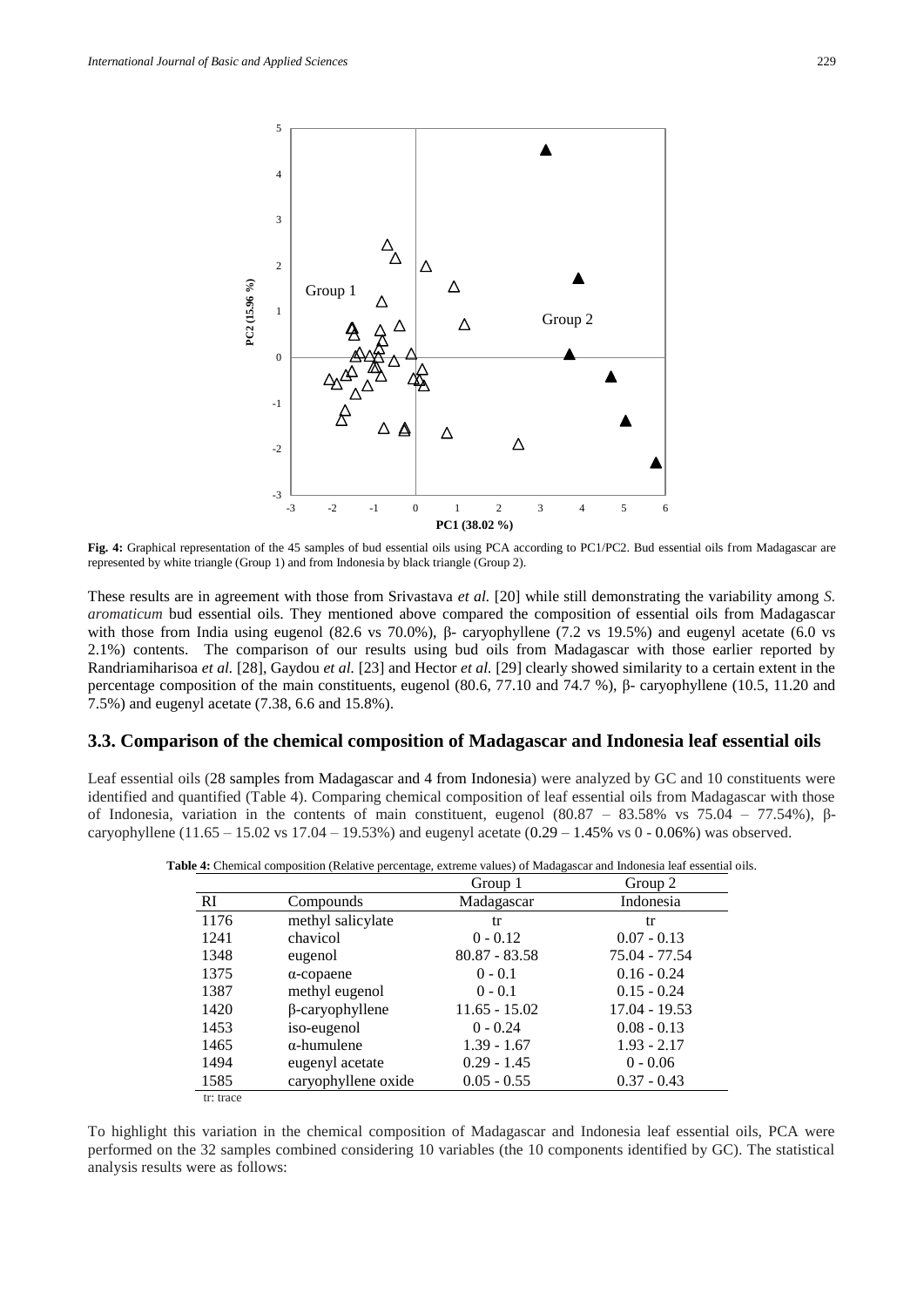The first two principal components (Fig. 5) extracted by PCA explains 71.47% of the variability, of which 61.91% was represented by PC1 and 13.57% by PC2. PC1 is principally constituted by eugenol (-0.84) and eugenyl acetate (-0.75) with negative correlations and one variable, β-caryophyllene with positive correlation (0.96).

The PCA according to planes PC1 and PC2 (Fig. 6 and table 4) made it possible to distribute the 32 samples of leaf oil analyzed into two groups:

Group 1 constituted by 28 samples from Madagascar, contains eugenol, β-caryophyllene and eugenyl acetate at 80.87 - 83.58%, 11.65 - 15.02% and 0.29 - 1.45% respectively. Group 2 comprises 4 samples from Indonesia. This group is characterized by lower percentage of eugenol (75.04 - 77.54%) and higher percentage of β-caryophyllene (17.04 - 19.53%) than that of Group 1.

It was reported earlier that cloves leaf essential oil from Madagascar [20] was characterized by higher content of eugenol than from Indonesia [2] (82.0 and 71.0% respectively). β-caryophyllene and α-humulene were detected at 14.0 and 1.75%, respectively in the leaf oils from Indonesia [2], whereas in the leaf oil from Madagascar [20], these compounds were at 13.0 and 1.5%. It is interesting to note that eugenyl acetate was present in substantial quantity (0.4%) in the oil from Madagascar, while this constituent was either absent or present only in traces in the leaf oil from Indonesia.

Similarly, leaf oil from Little Andaman [21] was quite different from those from Indonesia [2] in respect to its eugenol (94.4 vs 71.0%), β-caryophyllene (2.9 vs 14.0%) and  $\alpha$ -humulene (0.36 vs 1.75%) contents, respectively. On the other hand, leaf oils from Little Andaman [21] matched to a great extent with the leaf oil from south India reported by Gopalakrishnan *et al.* [30] in its eugenol content (94.4 and 95.2%). β-caryophyllene (2.9%) and caryophyllene oxide (0.67%) were present in the oils from Little Andaman, while either absent or in trace amount in the leaf oils from south India. Eugenyl acetate (1.5%) was present only in the oils from south India.



**Fig. 5:** Circle of correlations of the ten examined variables from leaf essential oils by the first two principal components (PC1/PC2).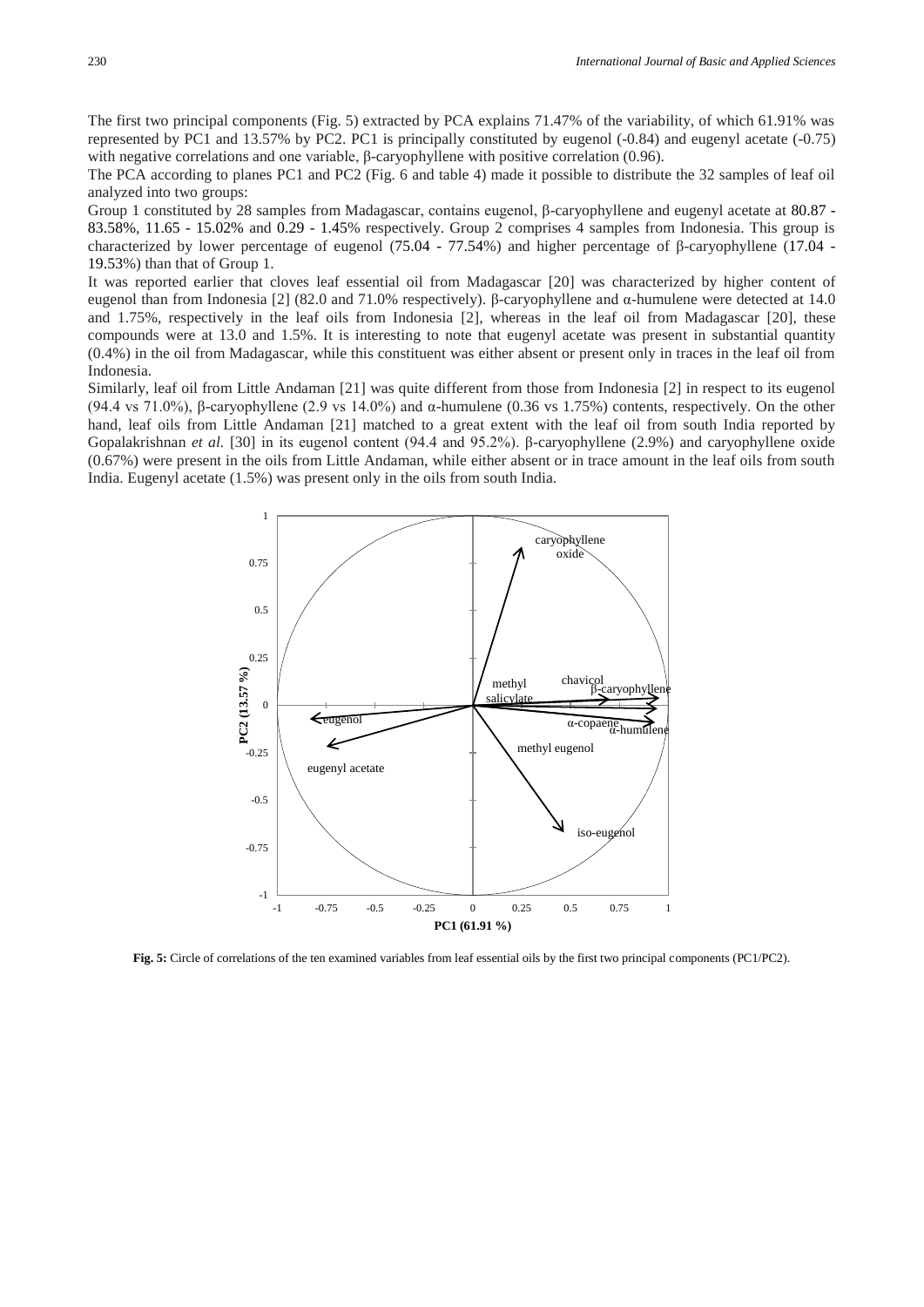

**Fig. 6:** Graphical representation of the 32 samples of leaf essential oils using PCA according to PC1/PC2. Leaf essential oils from Madagascar are represented by white square (Group 1) and from Indonesia by black square (Group 2).

### **3.4. Comparison of the chemical composition of Madagascar, Indonesia and Zanzibar stem essential oils**

Stem essential oils (27 samples from Madagascar, 2 samples from Indonesia and 15 samples from Zanzibar) were analyzed by GC and 10 constituents were identified and quantified (Table 4). The major constituents of Madagascar, Indonesia and Zanzibar stem essential oils were eugenol (91.81 - 96.65%, 88.76 - 89.28% and 87.52 - 89.47%, respectively) and β-caryophyllene (1.66 - 4.48%, 7.40 - 7.75% and 7.19 - 9.70%) (Table 5).

**Table 5:** Chemical composition (Relative percentage, extreme values) of Madagascar, Indonesia and Zanzibar stem essential oils.

|      |                        | Group 1         | Group 2       |                 |
|------|------------------------|-----------------|---------------|-----------------|
| RI   | Compounds              | Madagascar      | Indonesia     | Zanzibar        |
| 1176 | methyl salicylate      | $0 - 0.56$      | $0.06 - 0.20$ | $0 - 0.27$      |
| 1241 | chavicol               | $0 - 0.22$      | $\theta$      | $\theta$        |
| 1348 | eugenol                | $91.81 - 96.65$ | 88.76 - 89.28 | $87.52 - 89.47$ |
| 1375 | $\alpha$ -copaene      | $0 - 0.20$      | $0.07 - 0.16$ | $0 - 0.27$      |
| 1387 | methyl eugenol         | $0 - 0.15$      | $0.03 - 0.11$ | $0 - 0.15$      |
| 1420 | $\beta$ -caryophyllene | $1.66 - 4.48$   | $7.40 - 7.75$ | $7.19 - 9.70$   |
| 1453 | iso-eugenol            | $0 - 0.80$      | $0.01 - 0.03$ | $0.01 - 0.10$   |
| 1465 | $\alpha$ -humulene     | $0.22 - 0.79$   | $0.93 - 1.31$ | $0.75 - 1.08$   |
| 1494 | eugenyl acetate        | $0.37 - 2.53$   | $0.07 - 0.17$ | $0.55 - 0.88$   |
| 1585 | caryophyllene oxide    | $0.14 - 0.6$    | $0.20 - 0.26$ | $0.25 - 0.68$   |

To highlight this variation in the chemical composition of clove stem essential oils, from Madagascar, Indonesia and Zanzibar, PCA were performed on the 44 samples considering 10 variables (10 components identified by GC). The statistical results were as follows:

The first two principal components (Fig. 7) extracted by PCA explains 61.02% of the variability, of which 43.38% was represented by PC1 and 17.63% by PC2. PC1 is principally structured by eugenol (-0.93), with a negative correlation and one variable, β-caryophyllene with positive correlation  $(0.95)$ .

The PCA according to the PC1 and PC2 planes (Fig. 8 and table 5) made it possible to distribute the 44 stem oil samples analyzed into two groups:

Group 1 composed of all samples coming from Madagascar which is characterized by higher percentage of eugenol (91.81 – 96.65%) and lower percentage of  $\beta$  - caryophyllene (1.66 – 4.48%). Group 2, which is constituted by all samples coming from Indonesia and all samples from Zanzibar, is characterized by lower content of eugenol (87.52 – 89.76%) and higher content of  $\beta$  - caryophyllene (7.40 – 9.70%) than the first group.

Little literature describes the chemical composition of clove stem oils. Gaydou *et al.* [23] assumed that clove stem essential oil of is characterized by high eugenol content (up to 70%).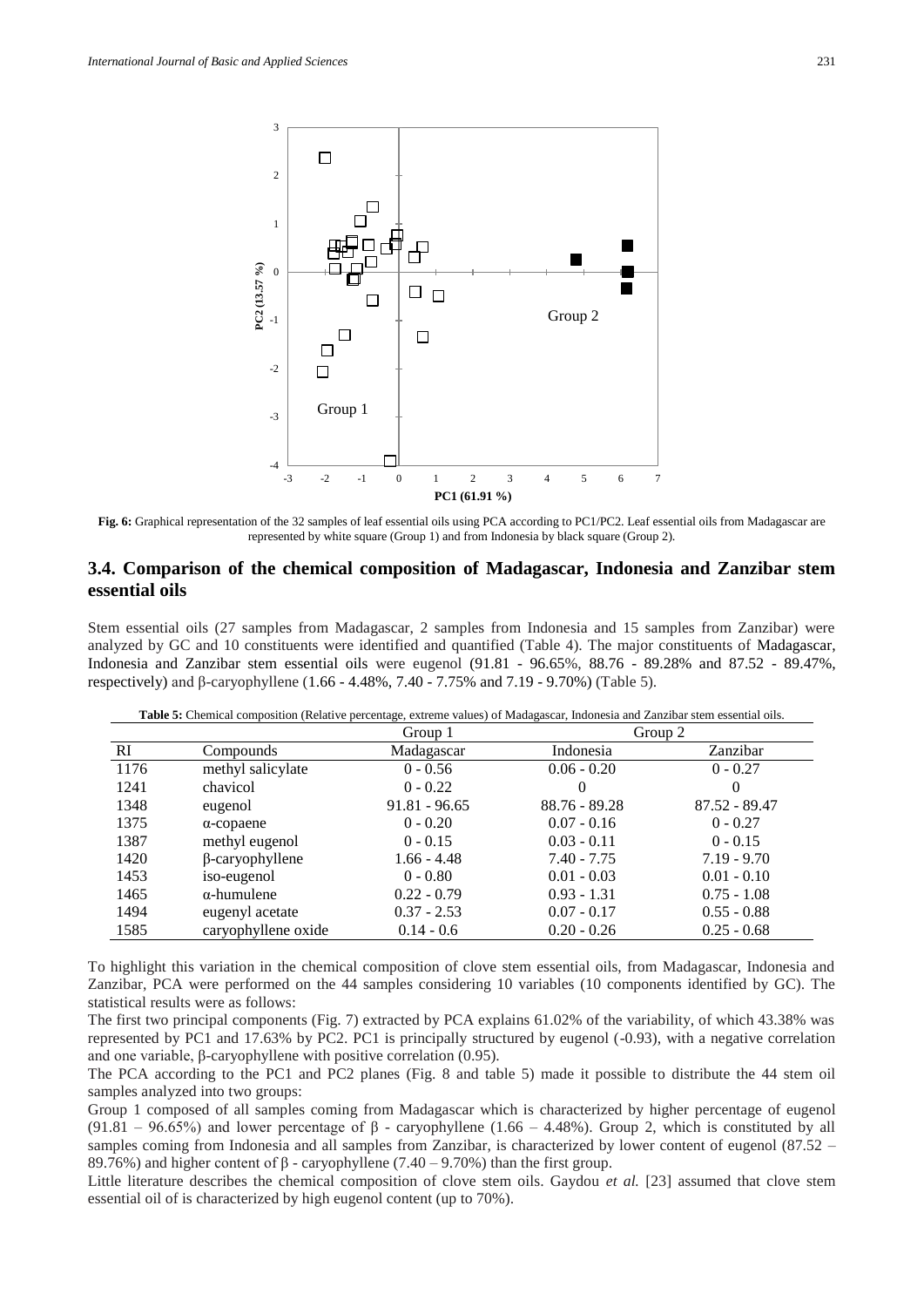

**Fig. 7:** Circle of correlations of the ten examined variables from stem essential oils by the first two principal components (PC1/PC2).



**Fig. 8:** Graphical representation of the 44 Samples of stem essential oils using PCA according to PC1/PC2. Stem essential oils from Madagascar are represented by white circle (Group 1), from Indonesia by black circle and from Zanzibar by grey circle (Group 2).

### **4. Conclusion**

Taking into account our research, we can affirm that it is possible to use the percentage of eugenol, eugenyl acetate and β-caryophyllene to characterize the essential oil obtained from the different plant parts, bud, leaf and stem. For each plant material, variation in the percentage of these three main constituents was observed according to the geographic origins of sample.